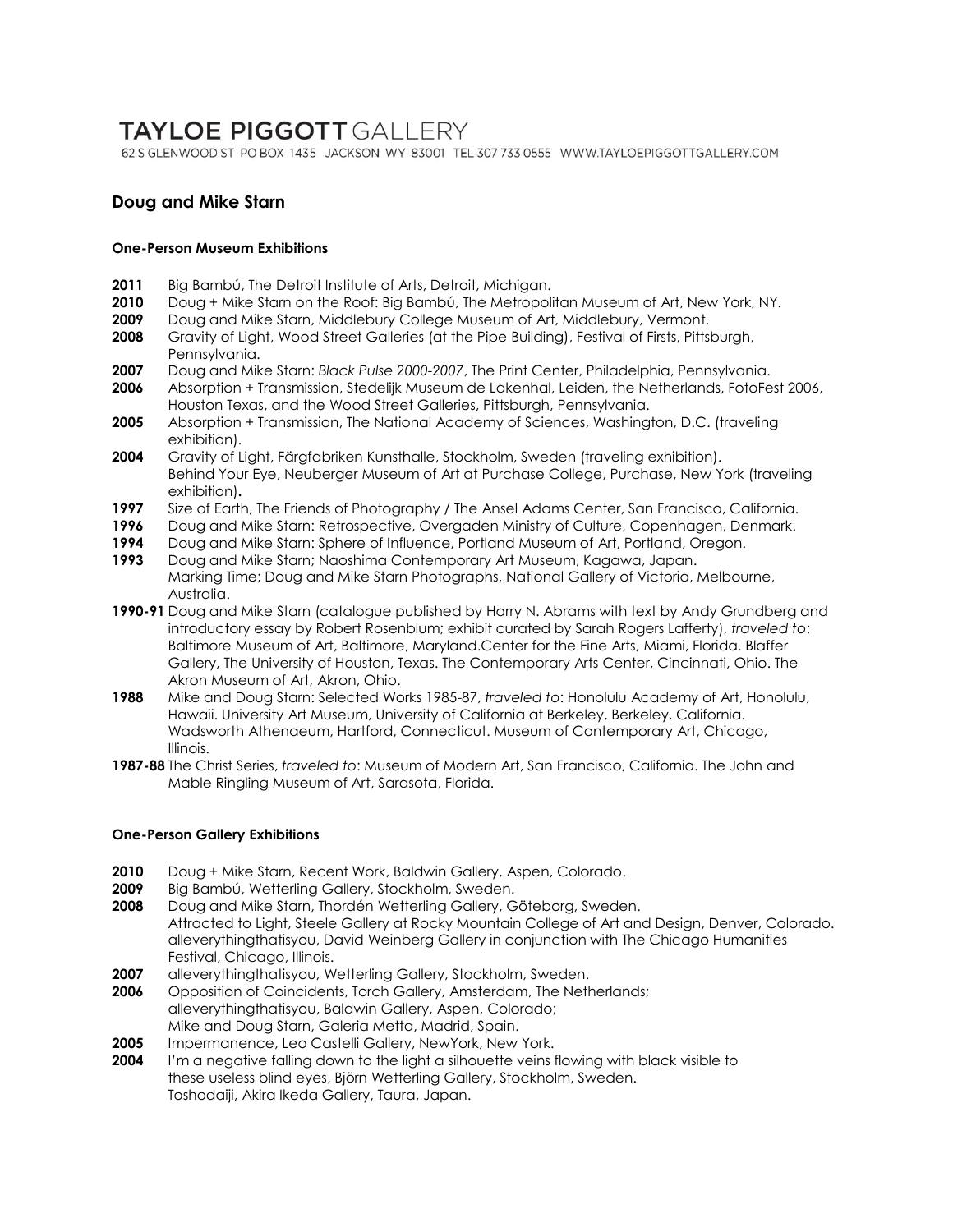Attracted to Light, Baldwin Gallery, Aspen, Colorado. Doug & Mike Starn, Lehmann Maupin Gallery, New York, New York.

- **2003** Attracted to Light, Stephen Wirtz Gallery, San Francisco, California. Absorption of Light – Lisa Sette Gallery, Scottsdale, Arizona; Galerie Bhak, Seoul, South Korea; Torch Gallery, Amsterdam, the Netherlands; Galerie Hans Mayer, Düsseldorf, Germany.
- **2001-02** Absorption of Light, Stephen Wirtz Gallery, San Francisco, California.
- **2001** New Work, Weinstein Gallery, Minneapolis, Minnesota.
- **2000** Black Pulse, Baldwin Gallery, Aspen, Colorado. Doug and Mike Starn, Grossman Gallery / School of the Museum of Fine Arts. Permanent Collection, Museum of Fine Arts, Boston, Massachusetts.
- **1999** Fay Gold Gallery, Atlanta, Georgia.
- **1998** Blot Out the Sun, Baldwin Gallery, Aspen, Colorado. Black Sun Burned, Leo Castelli Gallery, New York, New York.
- **1996** Helio Libri, Fay Gold Gallery, Atlanta, Georgia.
- **1995** Galerie Bhak, Seoul, South Korea.
- Helio Libri, Pace / MacGill Gallery, New York, New York. **1994** Spectroheliographs, Leo Castelli Gallery, New York, New York.
- **1993** Akira Ikeda Gallery, Tokyo, Japan. Akira Ikeda Gallery, Taura, Japan.
- **1992** Yellow and Blue Louvre Floor A Project, Galerie Thaddaeus Ropac, Paris, France; Leo Castelli Gallery, New York, New York.
- **1991** Multiples, Pace / MacGill Gallery (in cooperation with Leo Castelli), New York, New York.
- **1990** Fred Hoffman Gallery, Santa Monica, California. Mario Diacono Gallery, Boston, Massachusetts. Stux Gallery, New York, New York.
	- Galerie Antoine Candau, Paris, France.
- **1989** Akira Ikeda Gallery, Tokyo, Japan.
- Anne Frank Group, Leo Castelli Gallery & Stux Gallery, New York, New York.
- **1988** Stux Gallery, New York, New York. Leo Castelli Gallery, New York, New York.
- 1987 Stux Gallery, Boston, Massachusetts. **1986** Stux Gallery, New York, New York.
- 1985 Stux Gallery, Boston, Massachusetts.

### **Selected Group Museum Exhibitions**

| 2009 | Signs of the Apocalypse/Rapture, Hyde Park Art Center, Chicago, IL.                                                                           |
|------|-----------------------------------------------------------------------------------------------------------------------------------------------|
|      | H20: Water on Film, The Newport Mill, Newport, New Hampshire.                                                                                 |
|      | Leo Castelli Gallery, New York, NY.                                                                                                           |
|      | NASA/ART: 50 Years of Exploration, ArtLeague of Bonita Springs, Bonita Springs, Florida (traveling<br>exhibition).                            |
| 2008 | Teleport Färgfabriken (inaugural exhibition), Färgfabriken Norr, Östersund, Sweden.                                                           |
|      | Metamorphosis, Abington Art Center, Jenkintown, Pennsylvania.                                                                                 |
| 2006 | Out of Line: Drawings from the Collection of Sherry and Joel Mallin, Herbert F. Johnson Museum of                                             |
|      | Art, Ithaca, New York; Friday Late Twilight, The Victoria and Albert Museum, London,<br>England;                                              |
|      | Eretica: Trascedenza e profano nell'arte contemporanea, Palazzo di Sant'Anna, Palermo, Italy;                                                 |
|      | New York, New York, Grimaldi Forum, Principality of Monaco, Monte Carlo; T                                                                    |
|      | he Missing Peace: Artists Consider the Dalai Lama, UCLA Fowler Museum of Cultural History, Los<br>Angeles, California (traveling exhibition); |
|      | Family Affairs, Palais des Beaux-Arts, Brussels, Belgium;                                                                                     |
|      | Picturing Eden, Eastman House, Rochester, New York;                                                                                           |
|      | Among the Trees the New Jersey Center for Visual Arts, Summit, New Jersey;                                                                    |
|      | Image as Object, Sesnon Art Gallery Porter College UCSC, California.                                                                          |
| 2005 | Künstlerbrüder, Haus der Kunst, Munich, Germany.                                                                                              |
|      | IMPAKT, Melbourne, Australia;                                                                                                                 |
|      | New at the Neuberger: Recent Acquisitions, Neuberger Museum of Art, at Purchase College,<br>Purchase, New York.                               |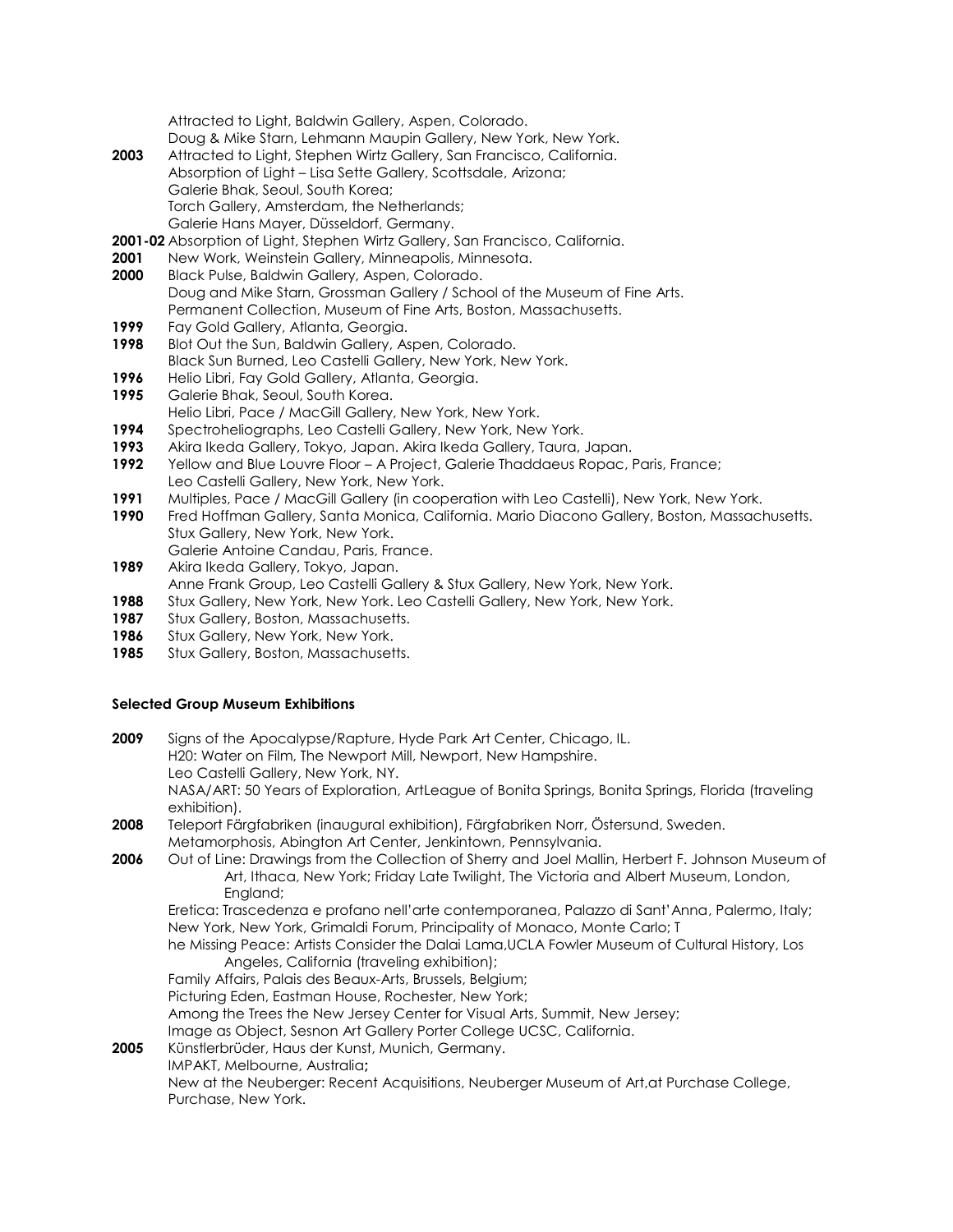- **2004** Pieced Together: Photomontage from the Collection, The Art Institute of Chicago, Chicago, Illinois. Animal Instincts, Villa Montalvo, Saratoga, California. Bug-Eyed: Art, Culture, Insects, Turtle Bay Contemporary Art Center, Redding, California; Wadsworth Athenaeum Museum of Art, Hartford, Connecticut. Open House: Working in Brooklyn, Brooklyn Museum of Art, Brooklyn, New York. Visionary Anatomies, National Academy of Sciences, Washington, D.C. **2003** Both Sides of the Street: Celebrating the Corcoran's Photography Collection, The Corcoran Museum of Art, Washington, D.C. How Human, Life in the Post Genome Era, International Center of Photography, New York, New York. **2002-03** PhotoGENEsis: Opus 2, Santa Barbara Museum of Art**.** Aperture: Past/Forward, International Tour. Within Reach: Hope for the Global AIDS Epidemic, International Tour. **2002** The New York Historical Society, New York, New York. Portraits of the Art World: 100 Years of ARTnews, National Portrait Gallery of the Smithsonian Institution, Washington, D.C. Visions from America, The Whitney Museum of American Art, New York, New York. The Great American Nude, The Bruce Museum, Greenwich, Connecticut. **2001** Ramparts Café, The Jewish Museum, New York, New York. GANJIN**,** Photo Museum, Ebisu, Tokyo, Japan. **2000** Permanent Collection, Museum of Fine Arts, Boston, Massachusetts.
- **1999** Musique en Scène, Musée Art Contemporain, Lyon, France.
- **1998-00** Inner Eye: Contemporary Art from the Marc and Livia Strauss Collection, *traveled to*: Samuel P. Harn Museum of Art**,** at The University of Florida, Gainsville.
	- Knoxville Museum of Art, Knoxville, Tennessee;

Georgia Museum of Art, at the University of Georgia, Athens, Georgia;

Chrysler Museum of Art, Norfolk, Virginia; Neuberger Museum of Art, at SUNY Puchase, New York.

- **1996** Eternal Dialogue, Tower of David Museum, Jerusalem, Israel.
- **1995-96** Biennale d'Art Contemporain, Musée Art Contemporain, Lyon, France.
- **1994** 30 Years Art in the Present Tense: The Aldrich's Curatorial History 1964-94, The Aldrich Museum of Contemporary Art, Ridgefield, Connecticut.
	- Lessons in Life Photographic Work from the Boardroom Collection, The Art Institute of Chicago, Chicago, Illinois.
	- Contemporary Collection, Museum of Fine Arts, Boston, Massachusetts.

Myths and Mysticism, Gotlands Konst Museum, Visby, Sweden.

- **1993** Recent Acquisitions, The Museum of Modern Art, New York.
	- Image Makers, Nassau County Museum of Art, Roslyn, New York (curated by Franklin Hill Perrel). TheAlternative Eye: Photo Art for the 90's, Southern Alleghenies Museum of Art, Loretto, Pennsylvania.
		- Intimates and Confidants in Art: Husbands, Wives, Lovers and Friends, Nassau County Museum of Art, Roslyn, New York.
- **1992** Team Spirit, a traveling exhibition organized by Independent Curators International (Susan Sollins and Nina Sundell), New York, New York.
	- Regeneration: Hannah Collins, Mike & Doug Starn, The Power Plant, Toronto, Canada (curated by Richard Rhodes).
	- Quotations, The Aldrich Museum of Contemporary Art, Ridgefield, Connecticut; *traveled to*: Museum of Contemporary Art, Dayton, Ohio.
	- Betrayal of Means Means of Betrayal (Contemporary Art and the Photographic Experience), The Southeast Museum of Photography, Daytona Beach, Florida; *traveled to*: Aidekman Arts Center, Tufts University, Medford, Massachusetts; Robert Hull Fleming Museum, University of Vermont, Burlington, Vermont.

Allegories of Modernism, Museum of Modern Art, New York, New York.

Lumo 92, Alvar Aalto Museo, Jyvaskyla, Finland.

- **1991** Transparenz /Transzendenz, Ludwig Forum, Aachen, Germany. Anninovanta, Gallerie Communale d'Arte Moderna, Bologna, Italy. Boston Now: 10th Anniversary Exhibition, Institute of Contemporary Art, Boston, Massachusetts. Metropolis, Martin Gropius Bau, Berlin, Germany.
- **1990** International Center for Photography, New York, New York.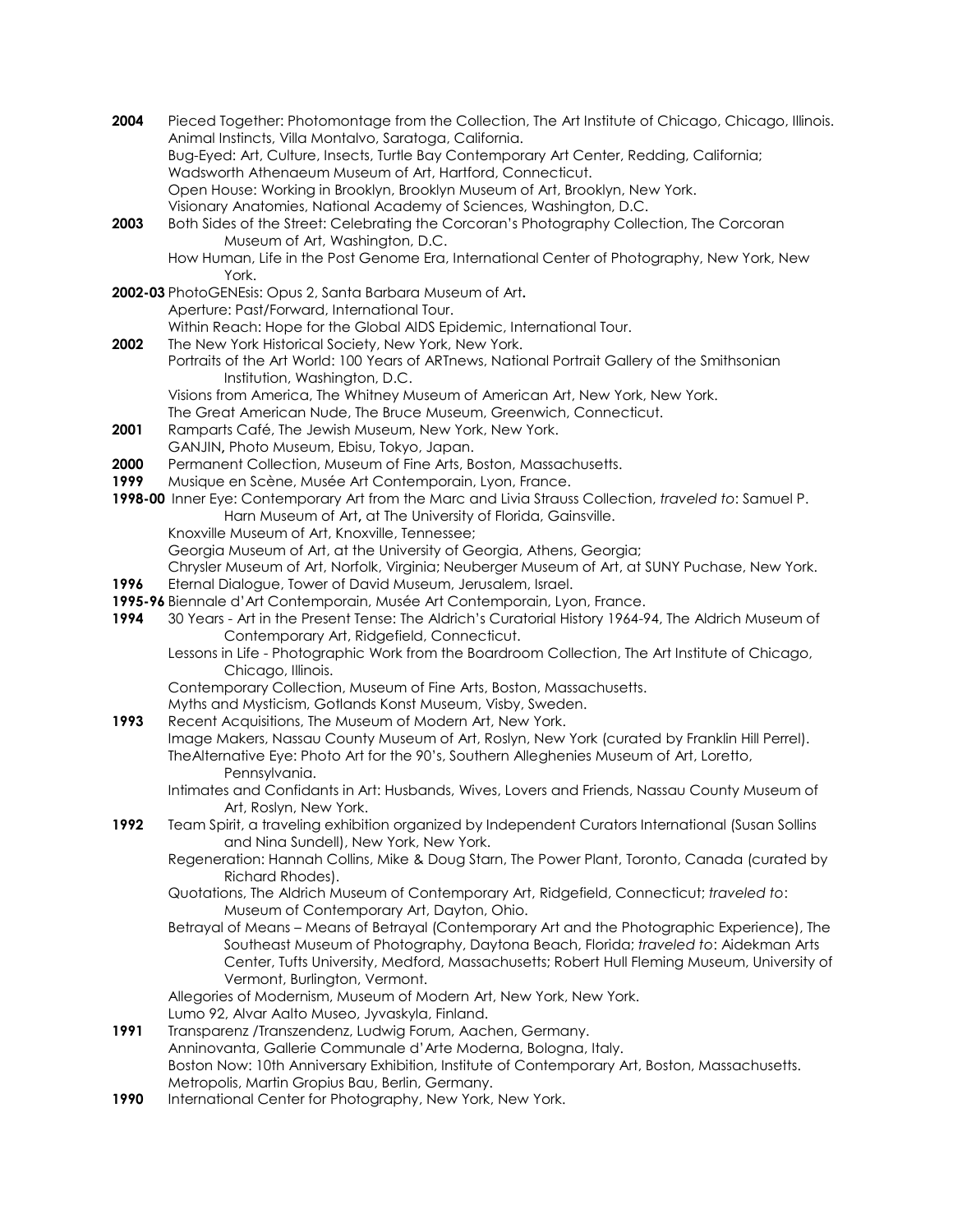To Be or Not to Be, Centre d'Art Santa Monica, Barcelona, Spain.

Recent Acquisitions, The Israel Museum, Jerusalem, Israel.

- With the Grain: Contemporary Panel Painting, The Whitney Museum of American Art at Fairfield County, Stamford, Connecticut.
- On the Edge of Sculpture and Photography, Cleveland Center for Contemporary Art, Cincinnati, Ohio.
- Images in Transition Photographic Works of the 80's, National Museum of Modern Art, Kyoto and Tokyo, Japan.
- Beyond the Photographic Frame, ATM Contemporary Art Gallery, Mito, Japan.
- **1989** Self and Shadow, Burden Gallery, Aperture Foundation, New York, New York (curated by Charles Hagen).
	- L'Invention d'un art, Centre Georges Pompidou, Paris, France (curated by A. Sayag and J. C. Lemagny).
	- Invention and Continuity in Contemporary Photography, *traveled to:* The Metropolitan Museum of Art, New York, New York; the Baltimore Museum of Art, Baltimore, Maryland; the Wadsworth Athenaeum, Hartford, Connecticut.
	- Selections from the Collection of Marc and Livia Straus, The Aldrich Museum of Contemporary Art, Ridgefield, Connecticut.

The Photography of Invention: American Pictures of the 1980's, (curated by Joshua Smith and Merry A. Foresta), *traveled to*: The National Museum of American Art, Smithsonian Institution, Washington, D.C.; Museum of Contemporary Art, Chicago, Illinois; Walker Center for the Arts, Minneapolis, Minnesota.

Wiener Diwan: Sigmund Freud Heute, Museum des 20 Jarhunderts, Vienna, Austria. Photography Now, Victoria and Albert Museum, London, England (curated by Mark Haworth-Booth).

- Art at the End of the Social, The Rooseum, Malmo, Sweden (curated by Collins and Milazzo). Art of Our Time, The Saatchi Collection, London, England. 2 to Tango, International Center for Photography, New York, New York.
- **1988** Binational: American Art of the Late 80's, *traveled through 1990 to*: Museum of Fine Arts and Institute of Contemporary Arts, Boston, Massachusetts; Stadtische Kunsthalle & Kunstammulung Nordrhein-Westfalen, Düsseldorf, Germany; Tel Aviv Museum of Art, Tel Aviv, Israel; the National Gallery of Greece, Athens, Greece; Art Museum of the Athenaeum, Helsinki, Finland; the National Gallery of Art, Warsaw, Poland.

First Person Singular: Self-Portrait Photography, 1840-1987, High Museum of Art, Atlanta, Georgia. **1987** Whitney Biennial, The Whitney Museum of American Art, New York, New York.

- The New Romantic Landscape, The Whitney Museum of American Art at Fairfield County, Stamford, Connecticut.
	- Portrayals, International Center for Photography, New York, New York.
	- San Francisco Cameraworks, San Francisco, California.
	- Post Abstract Abstraction, The Aldrich Museum of Contemporary Art, Ridgefield, Connecticut (curated by E. Schwartz).
	- TheBig Picture: The New Photography, John and Mable Ringling Museum of Art, Sarasota, Florida.
- **1986** The Joe Masheck Collection of Contemporary Art, Rose Art Museum, Brandeis University, Waltham, Massachusetts.
- **1985** Boston Now: Photography, Institute of Contemporary Art, Boston, Massachusetts. New Work from New York, Carpenter Center for the Visual Arts, Cambridge, Massachusetts (curated by Joseph Masheck).
	- TheMuseum School Travelling Scholars Exhibition, Museum of Fine Arts, Boston, Massachusetts.

## **Selected Group Gallery Exhibitions**

- **2009** Outstide in, Wassaic Project, Wassaic, New York. The Unforgettable Fire: 25 Years TORCH Gallery, Torch Gallery, Amsterdam, The Netherlands. Alan Bur Johnson / Mike & Doug Starn, Lisa Sette Gallery, Scottsdale, Arizona.
- **2008** The 30th Anniversary: Part II, Wetterling Gallery, Stockholm, Sweden.
- Summer Group Show, Leo Castelli Gallery, New York, New York. **2006** Short Stories: A Summer Group Show, Leo Castelli Gallery, New York, New York.
	- Seeing the Light**,** Carl Solway Gallery, Cincinnati, Ohio.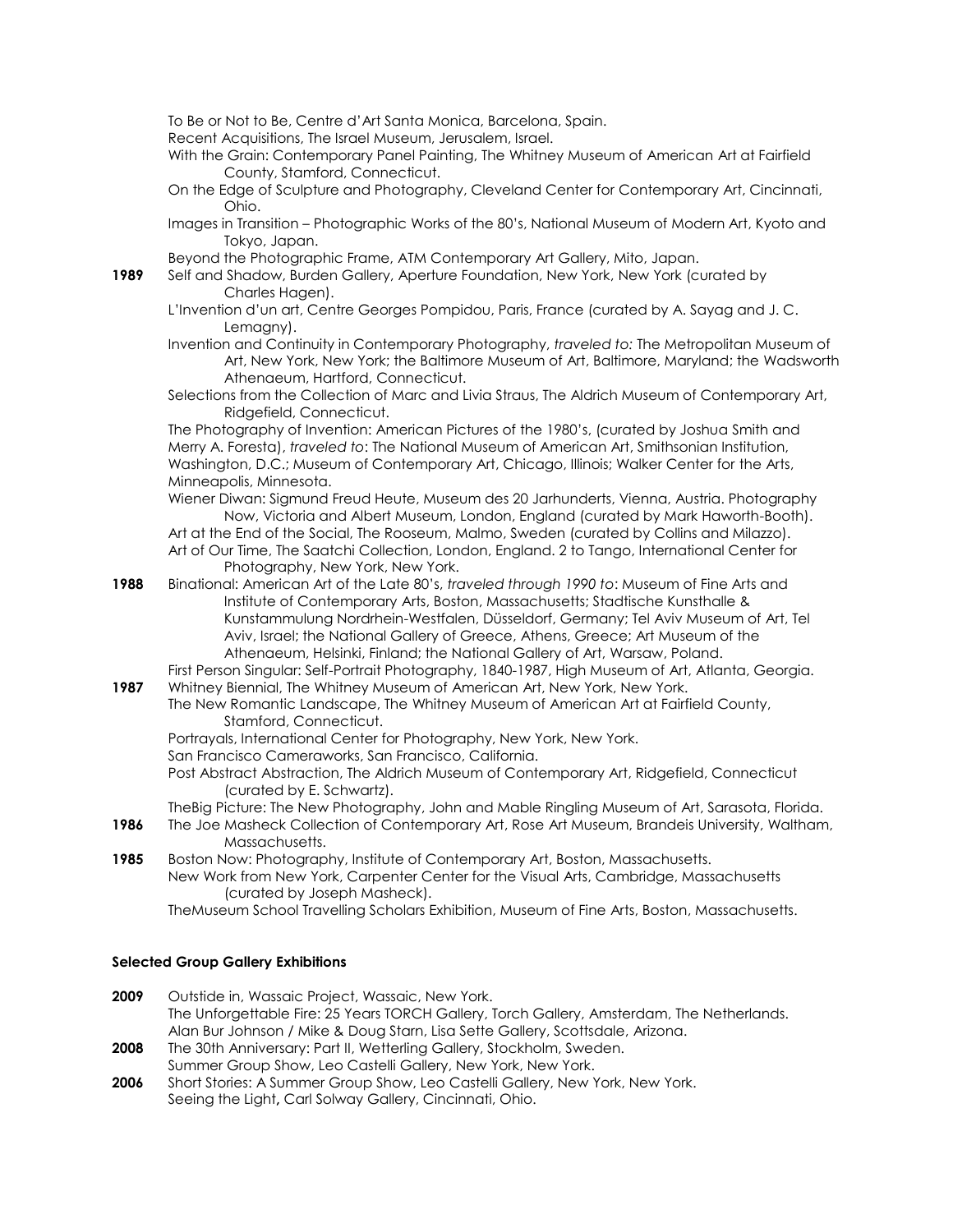- 2005 Collage: Signs & Surfaces, Pavel Zoubok Gallery, New York, New York. Almost, Robert Miller Gallery, New York, New York**.**
- **2003** Recycling Lucifer's Fall, Houldsworth Gallery, London, England. Wetterling Gallery 25<sup>th</sup> Anniversary, Wetterling Gallery, Stockholm, Sweden. Anne Reed Gallery, Ketchum, Idaho.
- **2002** Photography Group Show, Stephen Wirtz Gallery, San Francisco, California. State of the Union: Before and After, Greg Kucera Gallery, Seattle, Washington. Zen and the Art of Photography, Bonni Benrubi Gallery, New York, New York. Living in the Presence of the Buddha, Lisa Sette Gallery, Scottsdale, Arizona. Torch Gallery & Galerie Hans Mayer, Basel Art Fair, Switzerland. Vertigo, Leo Castelli Gallery, New York, New York. GANJIN, Matsuzakaya Gallery, Nagoya, Tokyo, Japan.
- 2001 I Love New York, Nicole Klagsbrun Gallery, New York, New York. Layered, Anita Friedman Gallery, New York, New York.
- **1996** Up North, Down South, Back East, Out West, Fay Gold Gallery, Atlanta, Georgia.
- **1995** Still Life, James Graham & Sons, New York, New York.
- **1994** Summer '94, Leo Castelli Gallery, New York, New York. Benefit Exhibition for CRIA, Charles Cowles Gallery, New York, New York. Redefining the Pop Icon in the Nineties, Pamela Auchincloss Gallery, New York, New York.
- **1993** Vivid- Intense Images by American Photographers, Raab Galerie, Berlin, Germany. *Traveled to*: Gian Ferrari Arte Contemporanea, Milan, Italy. New Moderns, Baumgartner Gallery, Washington, D. C. The Return of the Cadavre Exquis, The Drawing Center, New York, New York.
- **1992** Flora Photographica: Masterpieces of Flower Photography, Inverleith House, Edinburgh, Scotland. Constructing Images, Lieberman and Saul Gallery, New York, New York.
- **1991** After Duchamp, Galerie 1900-2000, Paris, France. Who Framed Modern Art or the Quantitative Life of Roger Rabbit, Sidney Janis Gallery, New York, New York (curated by Collins & Milazzo).
- **1990** Constructed Illusions, Pace / MacGill Gallery, New York, New York. The Last Decade: American Artists of the Eighties, Tony Shafrazi Gallery, New York, New York. Pharmakon '90, Nippon Convention Center, Chiba, Japan. Five Artists from New York, Mayor Rowan Gallery, London, England. Group Photography Show, Fernando Alcolea Gallery, Barcelona, Spain.
- **1989** Leo Castelli Gallery, New York, New York. Stux Gallery, New York, New York. Pre-Pop Post Appropriation, Stux Gallery, New York, New York (curated by Collins & Milazzo).
- **1987** New York, New Art, Mayor Rowan Gallery, London, England. Primary Structures, Rhona Hoffman Gallery, Chicago, Illinois (curated by Robert Nicas). Photomannerisms, Lawrence Oliver Gallery, Philadelphia, Pennsylvania (curated by Klaus Ottman). Invitational, Annina Nosei Gallery, New York, New York. Invitational, Curt Marcus Gallery, New York, New York. The Antique Future, Massimo Audiello Gallery, New York, New York (curated by Collins & Milazzo).
- **1986** Adam Fuss, Mark Morrisroe and The Starn Twins, Massimao Audiello Gallery, New York, New York. **1985** Invitational, Stux Gallery, Boston, Massachusetts.
	- #2 Smart Art Too, Mercer Gallery, New York, New York (curated by Joseph Masheck).

# **Awards and Public Commissions**

Permanent installation commissioned by the Arts for Transit program of the Metropolitan Transportation Authority (New York City) for the South Ferry Subway Terminal (an approximately 9 feet high x 300 feet long multimedia installation opening to the public in 2009). The Medal Award, School of the Museum of Fine Arts (2000). National Endowment for the Arts, Grants (1987, and 1995). International Center for Photography's Infinity Award for Fine Art Photography (1992). Massachusetts Council on the Arts, Fellowship in Photography (1986). Fifth Year Traveling Scholarship (1985).